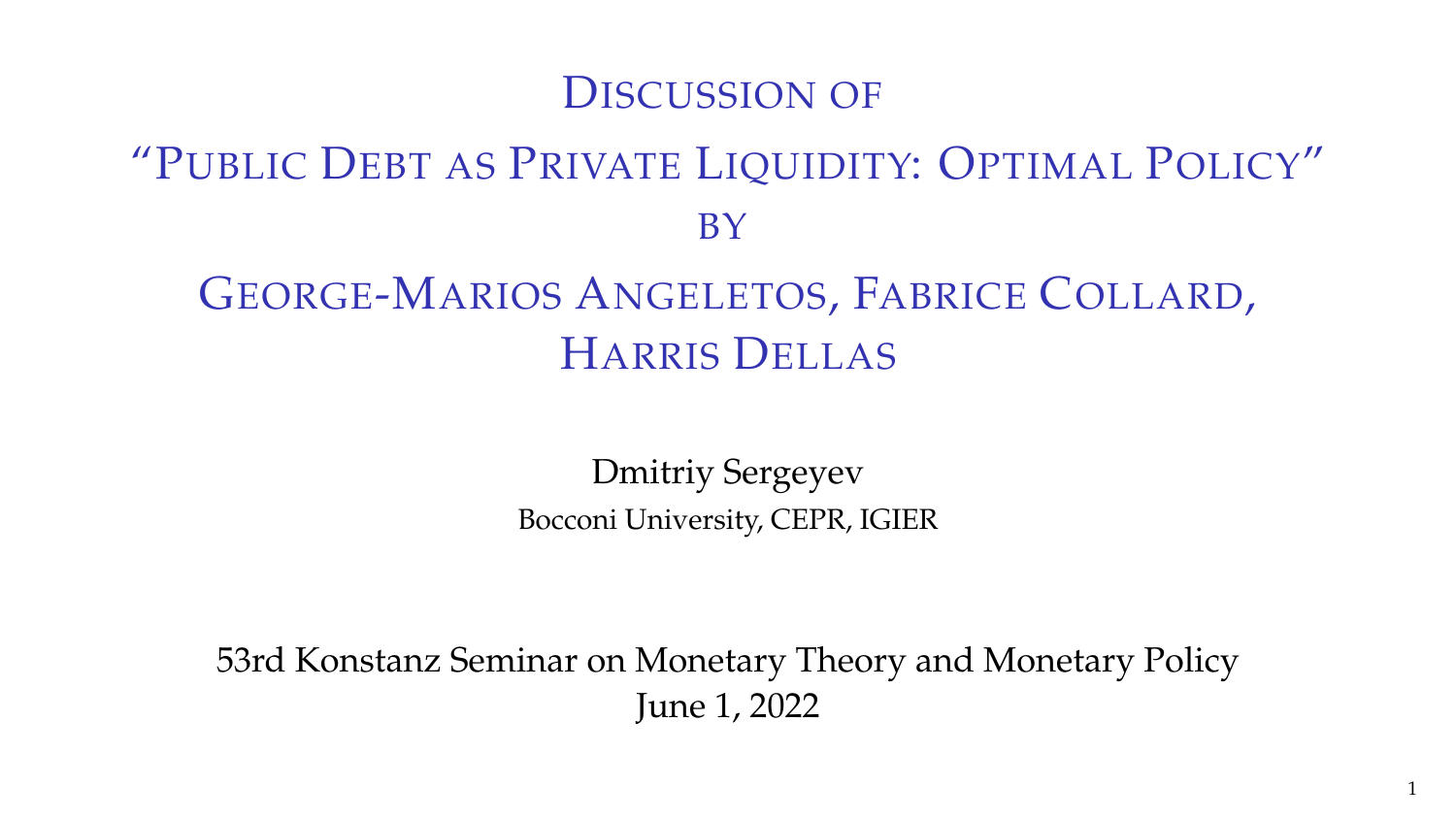#### This paper

- ▶ **solves** for optimal fiscal policy with distortionary taxes & debt liquidity yield
- ▶ **finds** that the gov. trades off tax smoothing/liquidity provision/interest rate manipulation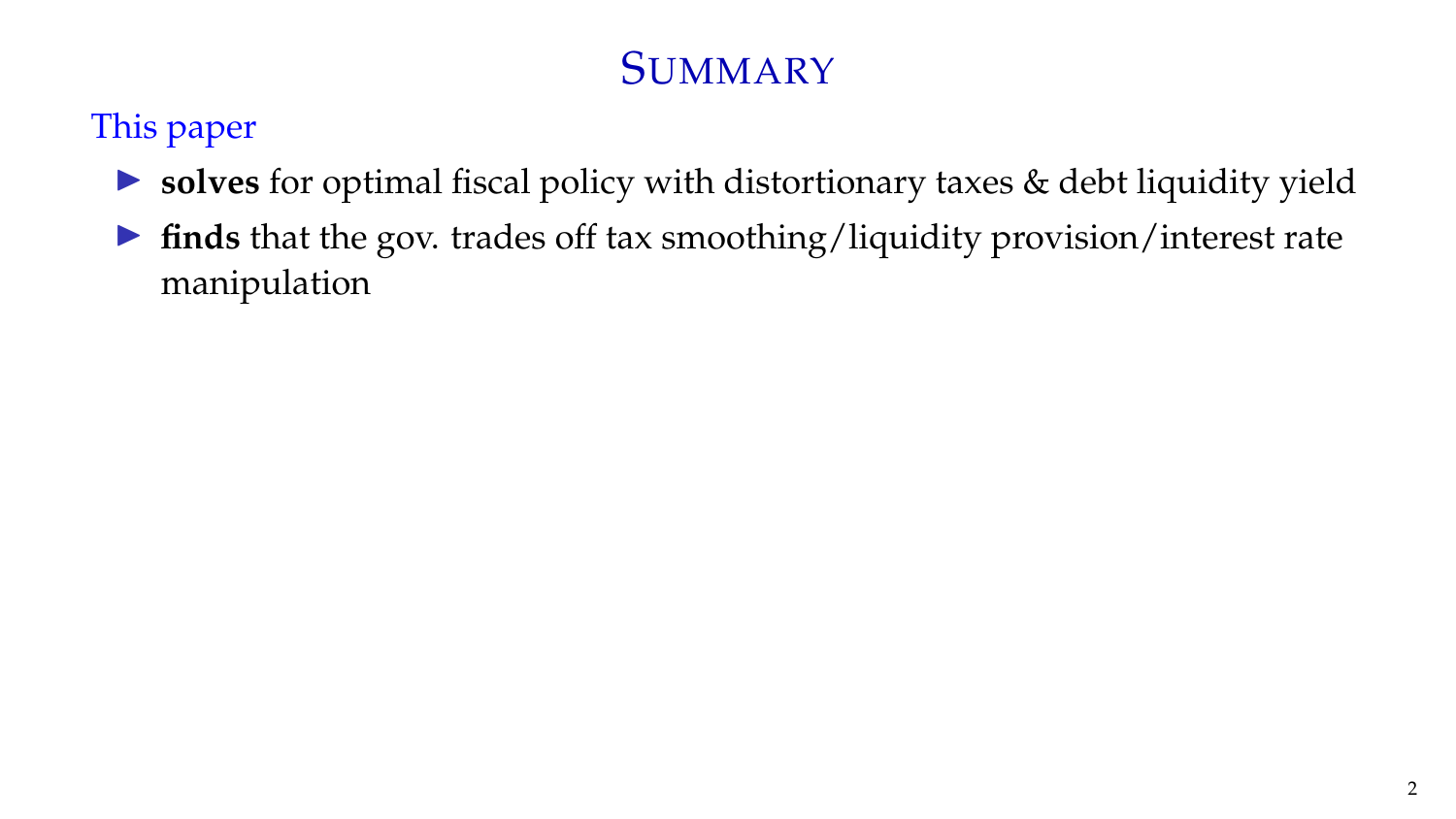#### This paper

- ▶ **solves** for optimal fiscal policy with distortionary taxes & debt liquidity yield
- ▶ **finds** that the gov. trades off tax smoothing/liquidity provision/interest rate manipulation

Approach

- ▶ microfoundations + reduced-form Ramsey problem
- $\blacktriangleright$  Analytical results + phase diagrams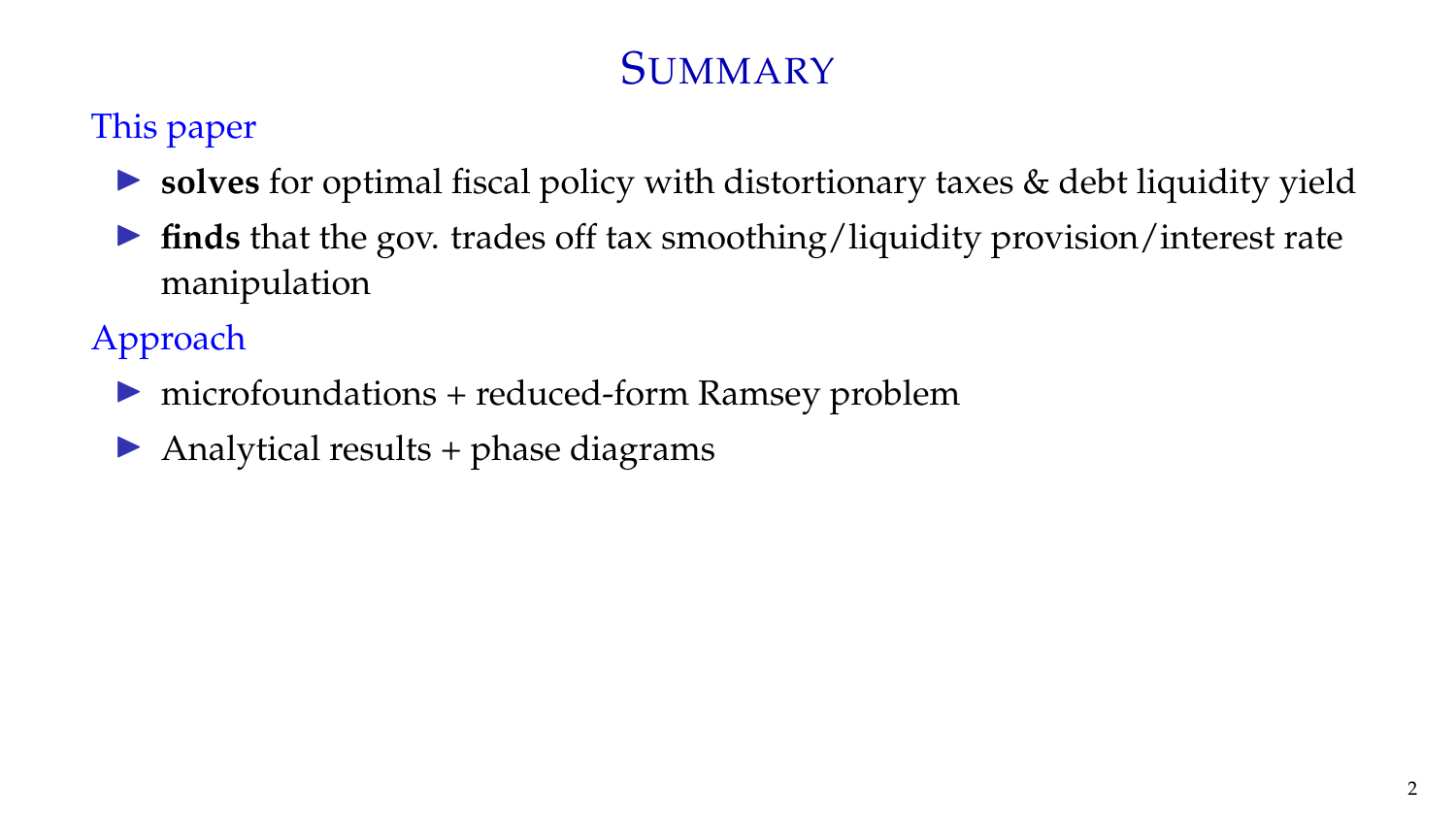#### This paper

- ▶ **solves** for optimal fiscal policy with distortionary taxes & debt liquidity yield
- ▶ **finds** that the gov. trades off tax smoothing/liquidity provision/interest rate manipulation

Approach

- ▶ microfoundations + reduced-form Ramsey problem
- $\blacktriangleright$  Analytical results + phase diagrams
- A very interesting and polished paper on an important question!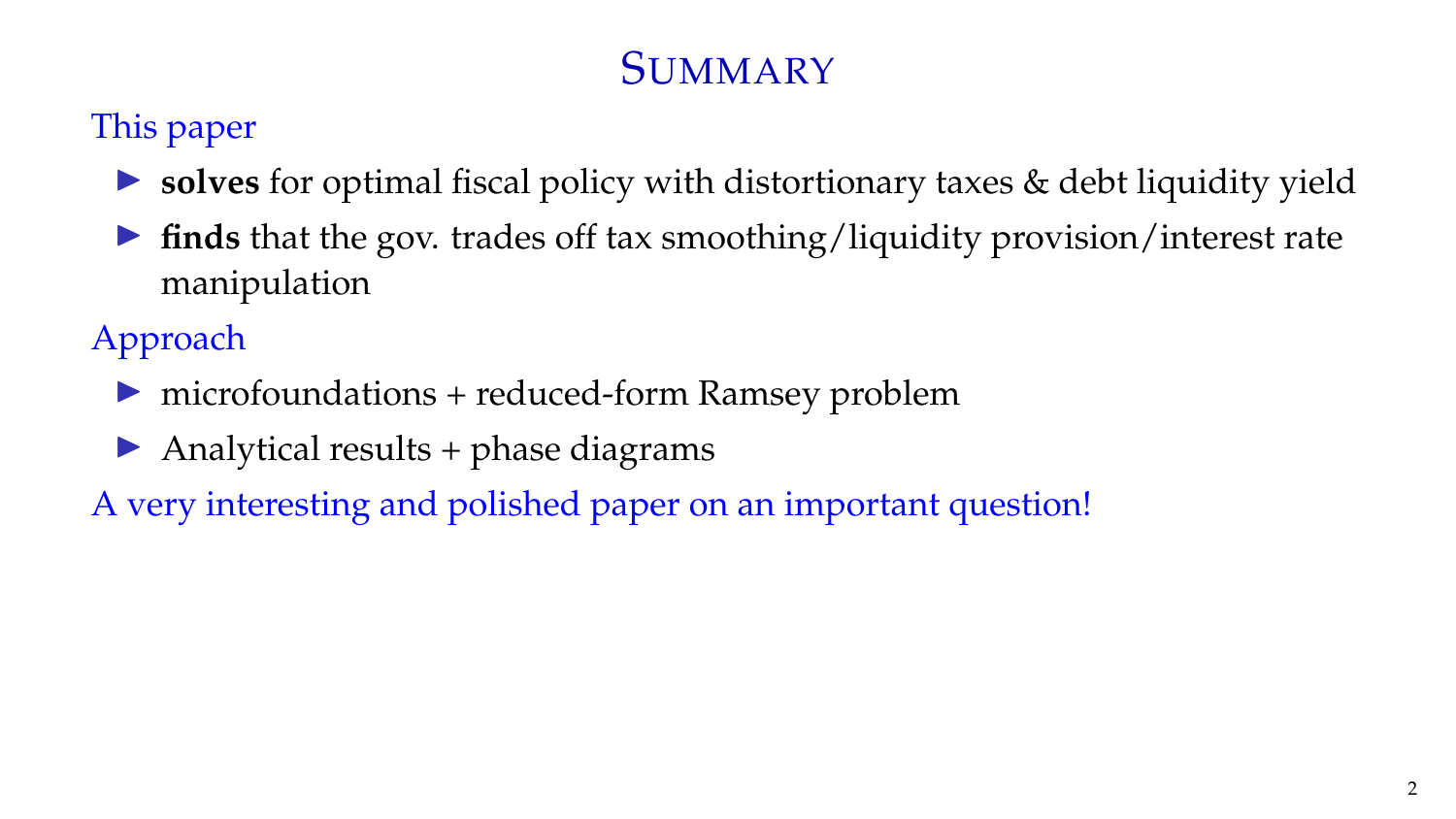#### This paper

- ▶ **solves** for optimal fiscal policy with distortionary taxes & debt liquidity yield
- ▶ **finds** that the gov. trades off tax smoothing/liquidity provision/interest rate manipulation

Approach

- ▶ microfoundations + reduced-form Ramsey problem
- $\triangleright$  Analytical results + phase diagrams
- A very interesting and polished paper on an important question!

**Discussion** 

- 1. Overview
- 2. Comments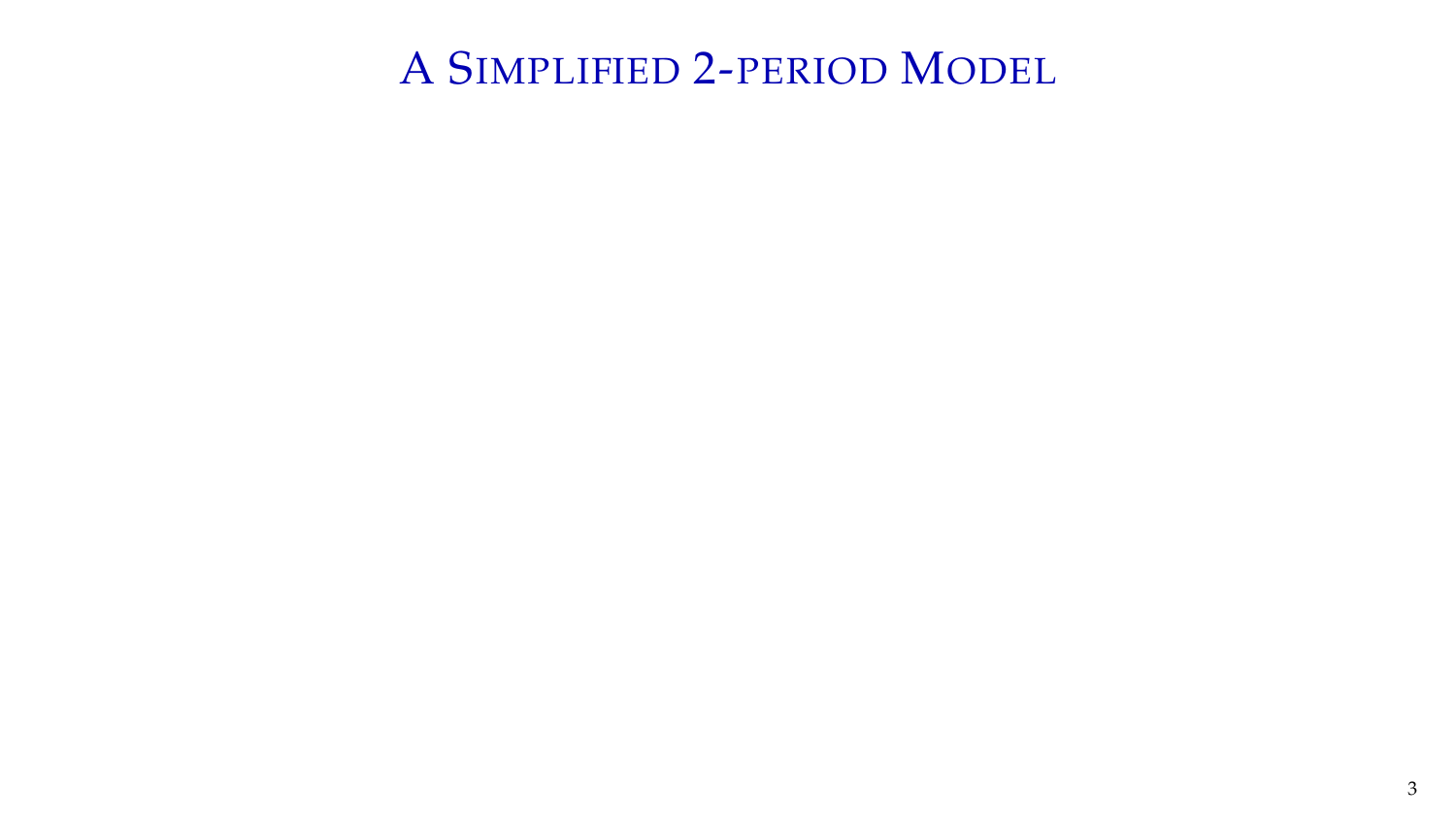#### Environment

- Households

$$
\max_{c_1, c_2, a_1, n_1, n_2} c_1 - n_1^2/2 + V(a_1) + \beta \left(c_2 - n_2^2/2\right)
$$
\ns.t.

\n
$$
c_1 + q_1 a_1 = w_1 n_1
$$
\n
$$
c_2 = w_2 n_2 + a_1
$$

- Firms: 
$$
\max\{(1 - \tau_t)An_t - w_t n_t\}
$$

- Government:  $g = \tau_1 A n_1 + q_1 b_1$ ,  $g + b_1 = \tau_2 A n_2$
- Market clearing:  $c_t + g = An_t$ ,  $b_1 = a_1$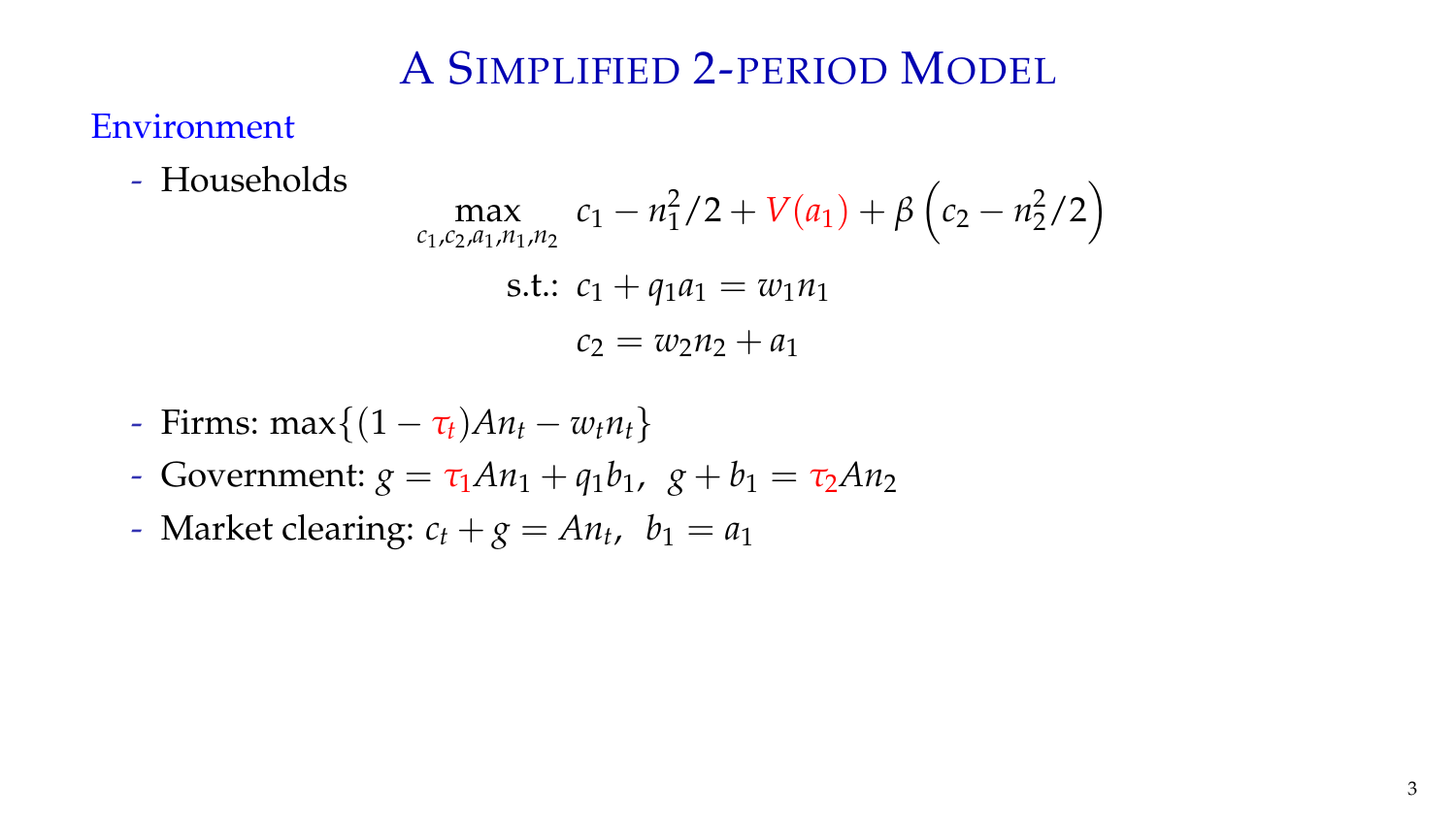#### Environment

- Households

$$
\max_{c_1, c_2, a_1, n_1, n_2} c_1 - n_1^2/2 + V(a_1) + \beta \left(c_2 - n_2^2/2\right)
$$
\ns.t.

\n
$$
c_1 + q_1 a_1 = w_1 n_1
$$
\n
$$
c_2 = w_2 n_2 + a_1
$$

- Firms: 
$$
\max\{(1 - \tau_t)An_t - w_t n_t\}
$$

- Government:  $g = \tau_1 A n_1 + q_1 b_1$ ,  $g + b_1 = \tau_2 A n_2$
- Market clearing:  $c_t + g = An_t$ ,  $b_1 = a_1$

#### Solution

- $-$  Allocation:  $n_t = w_t = (1 \tau_t)A$ ,  $c_t = (1 \tau_t)A^2 g$
- Prices:  $q_1 = \beta + V'(b_1)$
- Government revenue:  $s_t = \tau_t (1 \tau_t) A^2$  (the Laffer curve)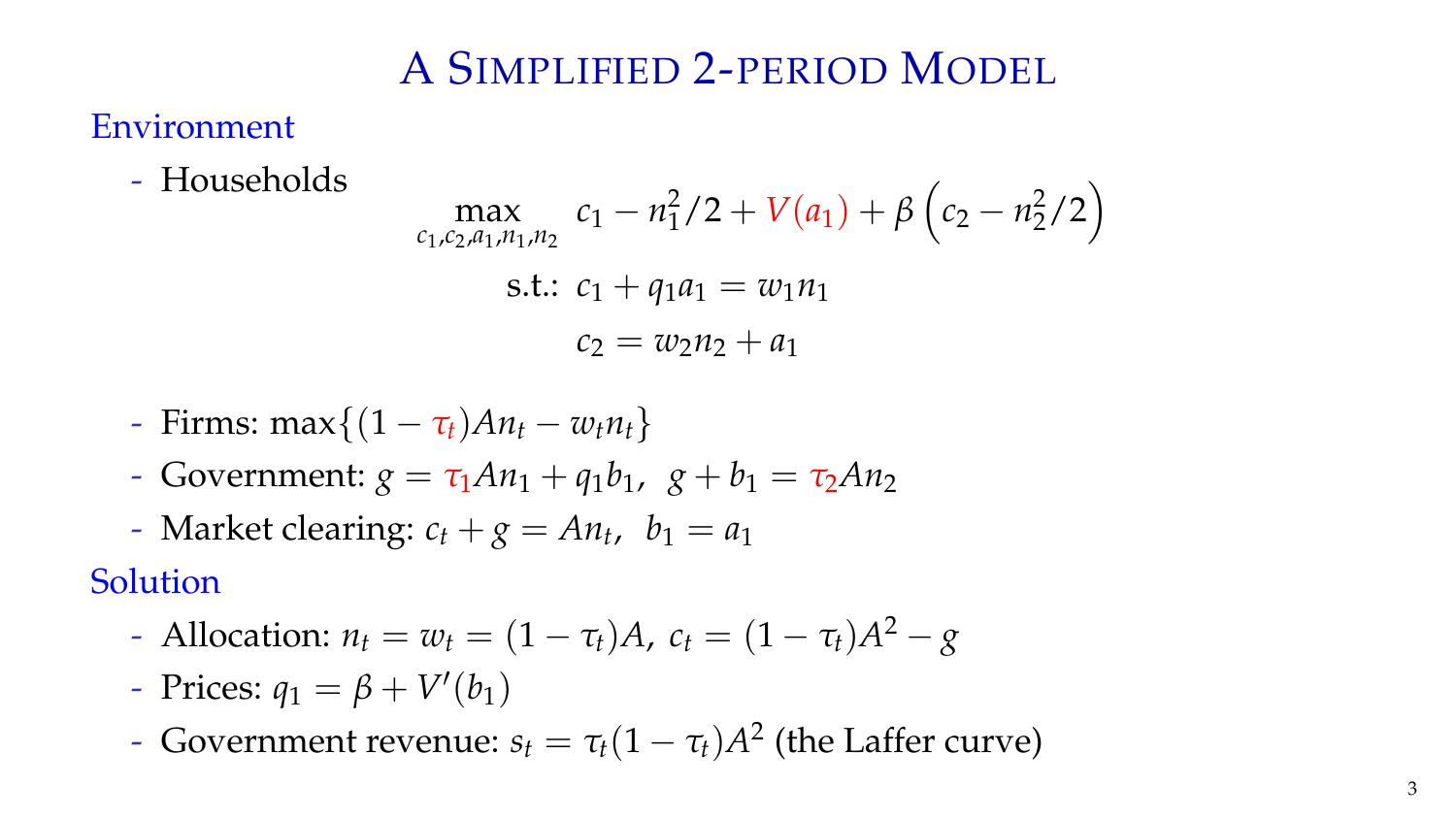#### Environment

- Households

$$
\max_{c_1, c_2, a_1, n_1, n_2} c_1 - n_1^2/2 + V(a_1) + \beta \left(c_2 - n_2^2/2\right)
$$
\ns.t.

\n
$$
c_1 + q_1 a_1 = w_1 n_1
$$
\n
$$
c_2 = w_2 n_2 + a_1
$$

- Firms: 
$$
\max\{(1 - \tau_t)An_t - w_t n_t\}
$$

- Government:  $g = \tau_1 A n_1 + q_1 b_1$ ,  $g + b_1 = \tau_2 A n_2$
- Market clearing:  $c_t + g = An_t$ ,  $b_1 = a_1$

#### Solution

- $-$  Allocation:  $n_t = w_t = (1 \tau_t)A$ ,  $c_t = (1 \tau_t)A^2 g$
- Prices:  $q_1 = \beta + V'(b_1)$
- Government revenue:  $s_t = \tau_t (1 \tau_t) A^2$  (the Laffer curve)  $\Rightarrow \tau_t = \tau(s_t)$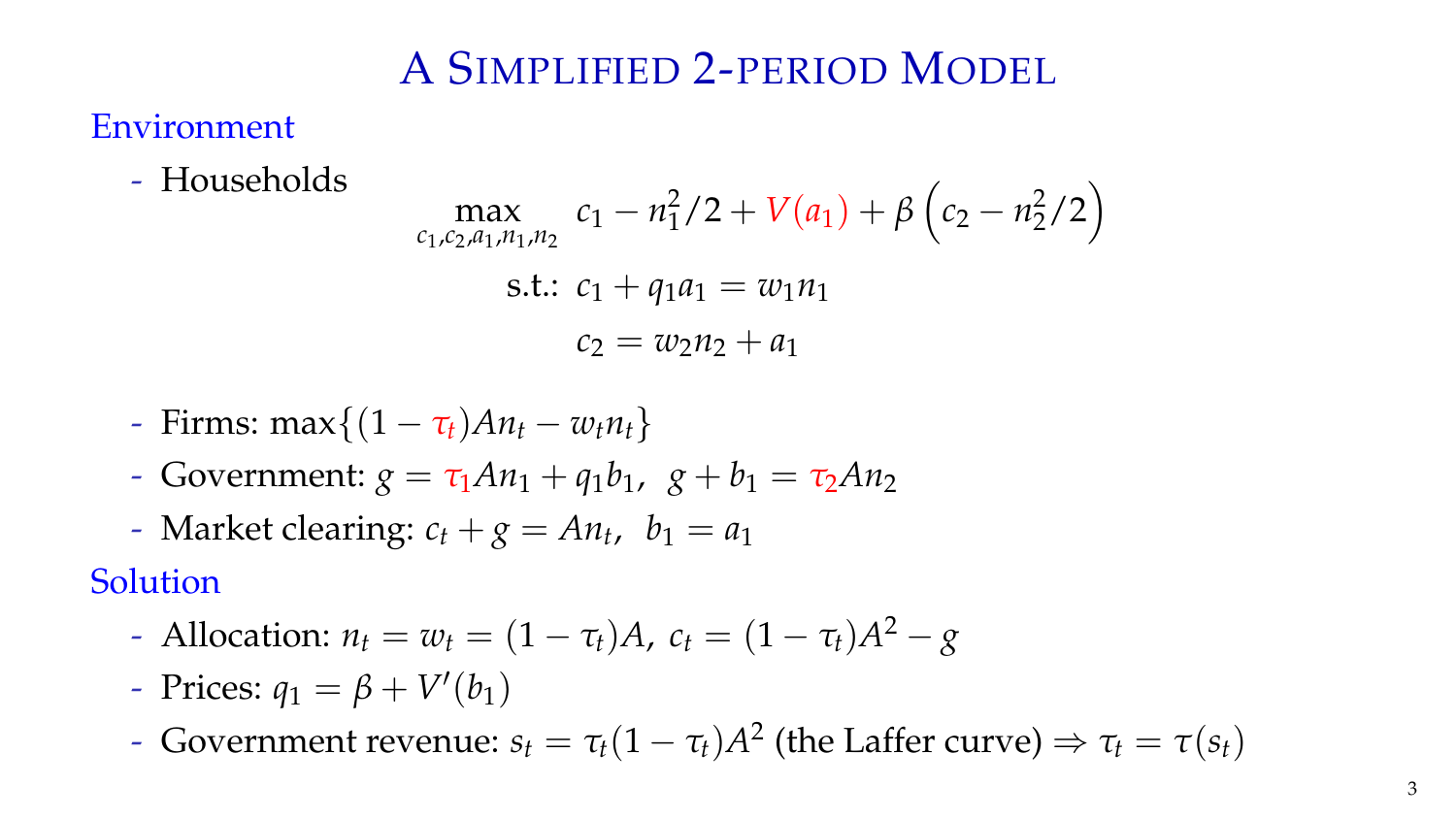# MAIN RESULT

Policy problem

$$
U = c_1 - n_1^2/2 + V(a_1) + \beta \left(c_2 - n_2^2/2\right)
$$
  
=  $\frac{1}{2}A^2 \left[1 - \tau(s_1)^2\right] + \beta \frac{1}{2}A^2 \left[1 - \tau(s_2)^2\right] + V(b_1) + t.i.p.$   
=  $U(s_1)$  +  $\beta U(s_2)$  +  $V(b_1) + t.i.p.$   
s.t.:  $g = s_1 + b_1 \left[V'(b_1) + \beta\right],$   
 $g + b_1 = s_2.$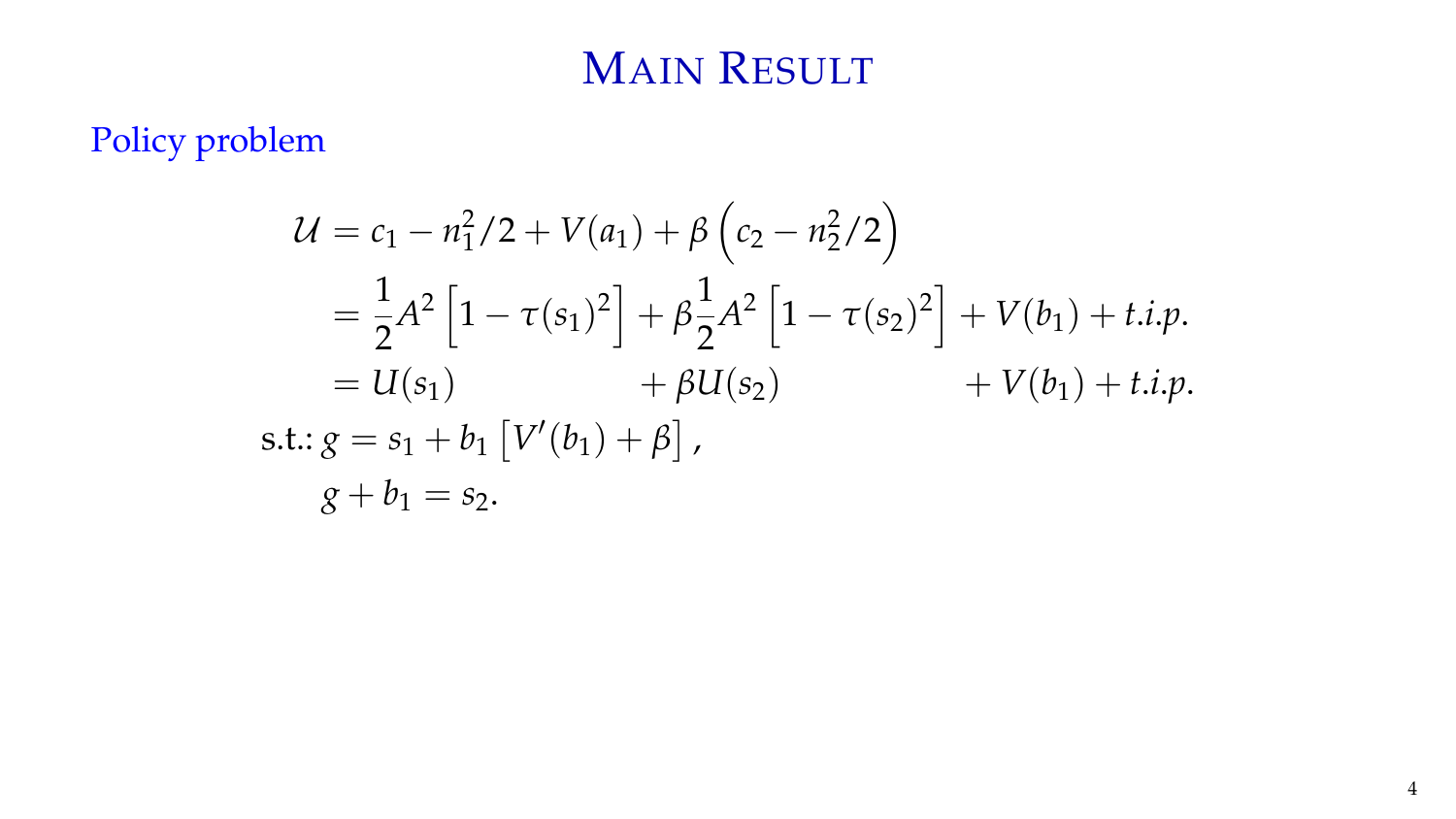# MAIN RESULT

Policy problem

$$
U = c_1 - n_1^2/2 + V(a_1) + \beta \left(c_2 - n_2^2/2\right)
$$
  
=  $\frac{1}{2}A^2 \left[1 - \tau(s_1)^2\right] + \beta \frac{1}{2}A^2 \left[1 - \tau(s_2)^2\right] + V(b_1) + t.i.p.$   
=  $U(s_1)$  +  $\beta U(s_2)$  +  $V(b_1) + t.i.p.$   
s.t.:  $g = s_1 + b_1 \left[V'(b_1) + \beta\right],$   
 $g + b_1 = s_2.$ 

The main formula

$$
V'(b_1) + [-U'(s_1)]V'(b_1)\left[1 + \frac{V''(b_1)b_1}{V'(b_1)}\right] + \beta \left[U'(s_2) - U'(s_1)\right] = 0
$$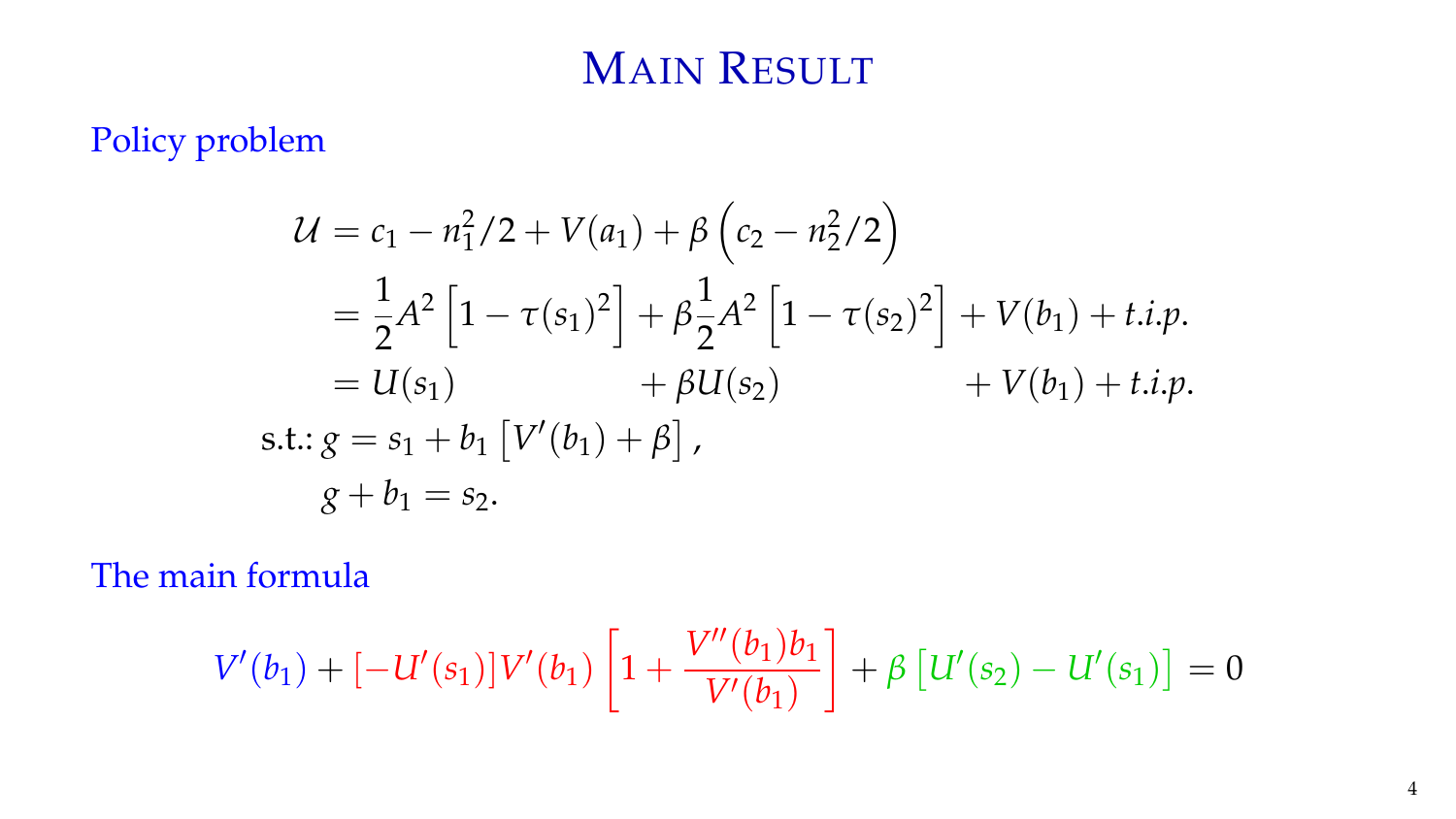# A DYNAMIC MODEL



Steady state

$$
V'(b^*) + [-U'(s^*)]V'(b^*) \left[1 + \frac{V''(b^*)b^*}{V'(b^*)}\right] = 0
$$
  
where  $s^* = g + (\rho - V'(b^*))b^*$ .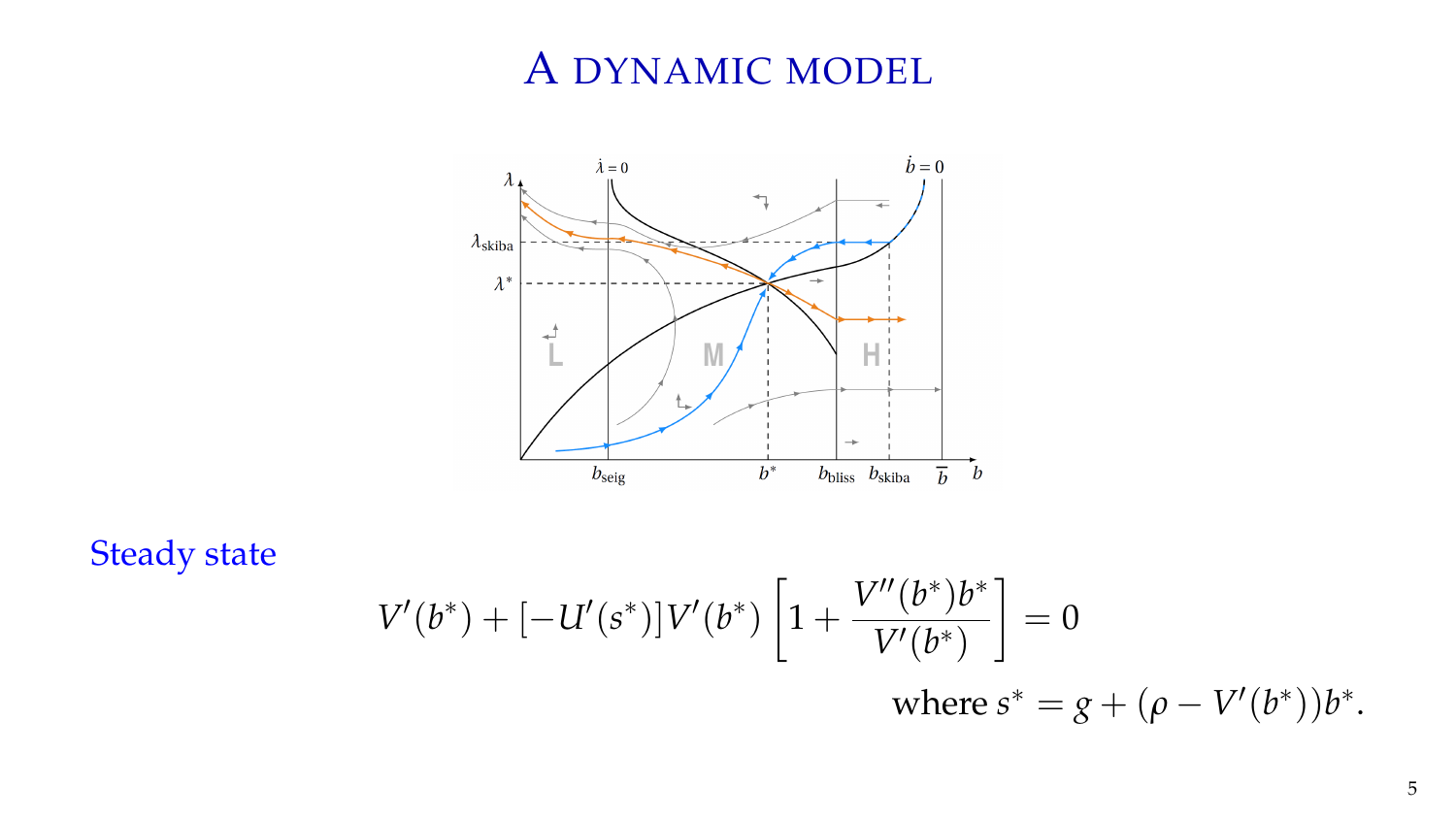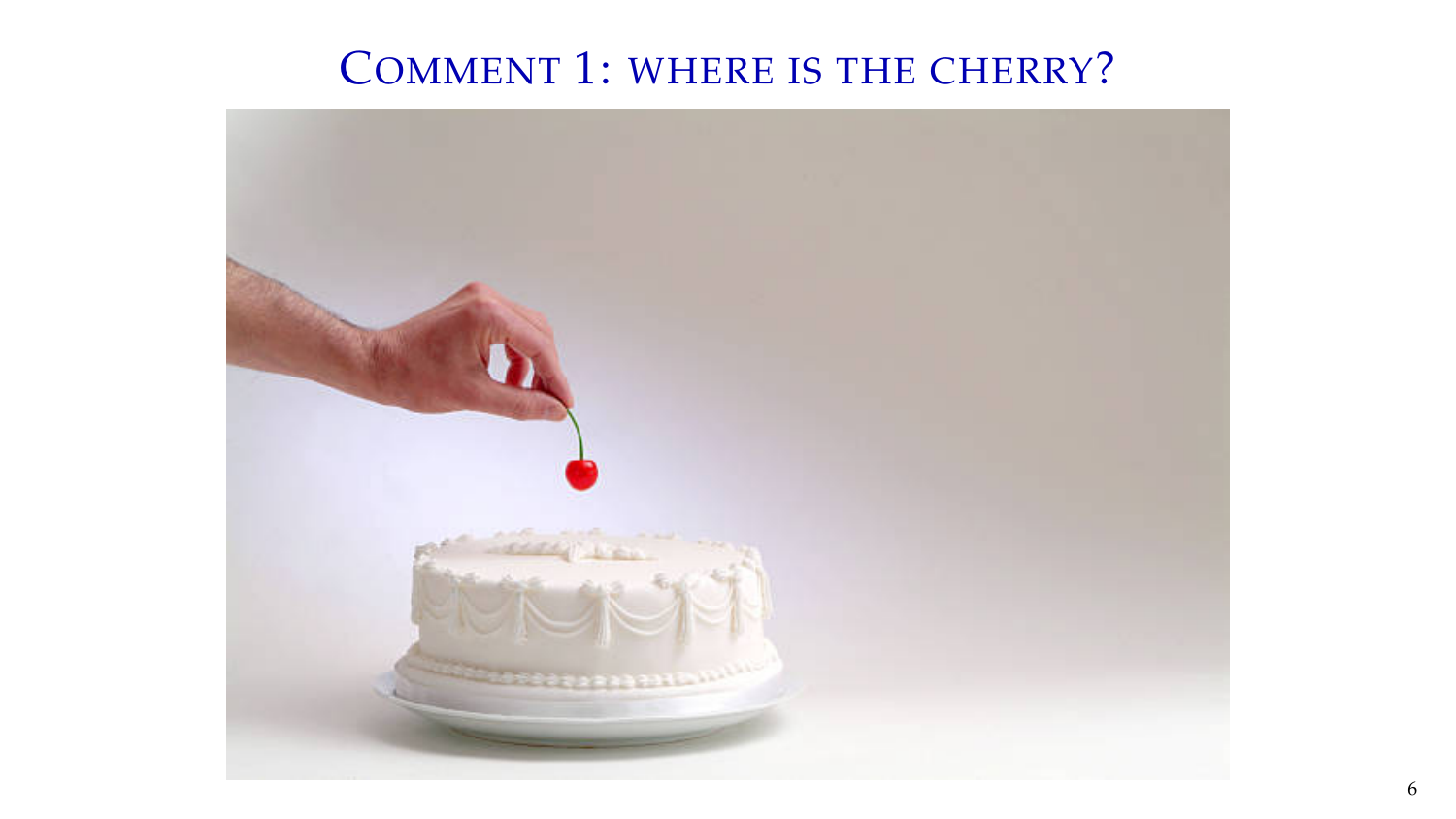Steady state optimum

$$
V'(b^*) + [-U'(s^*)]V'(b^*) \left[1 + \frac{V''(b^*)b^*}{V'(b^*)}\right] = 0
$$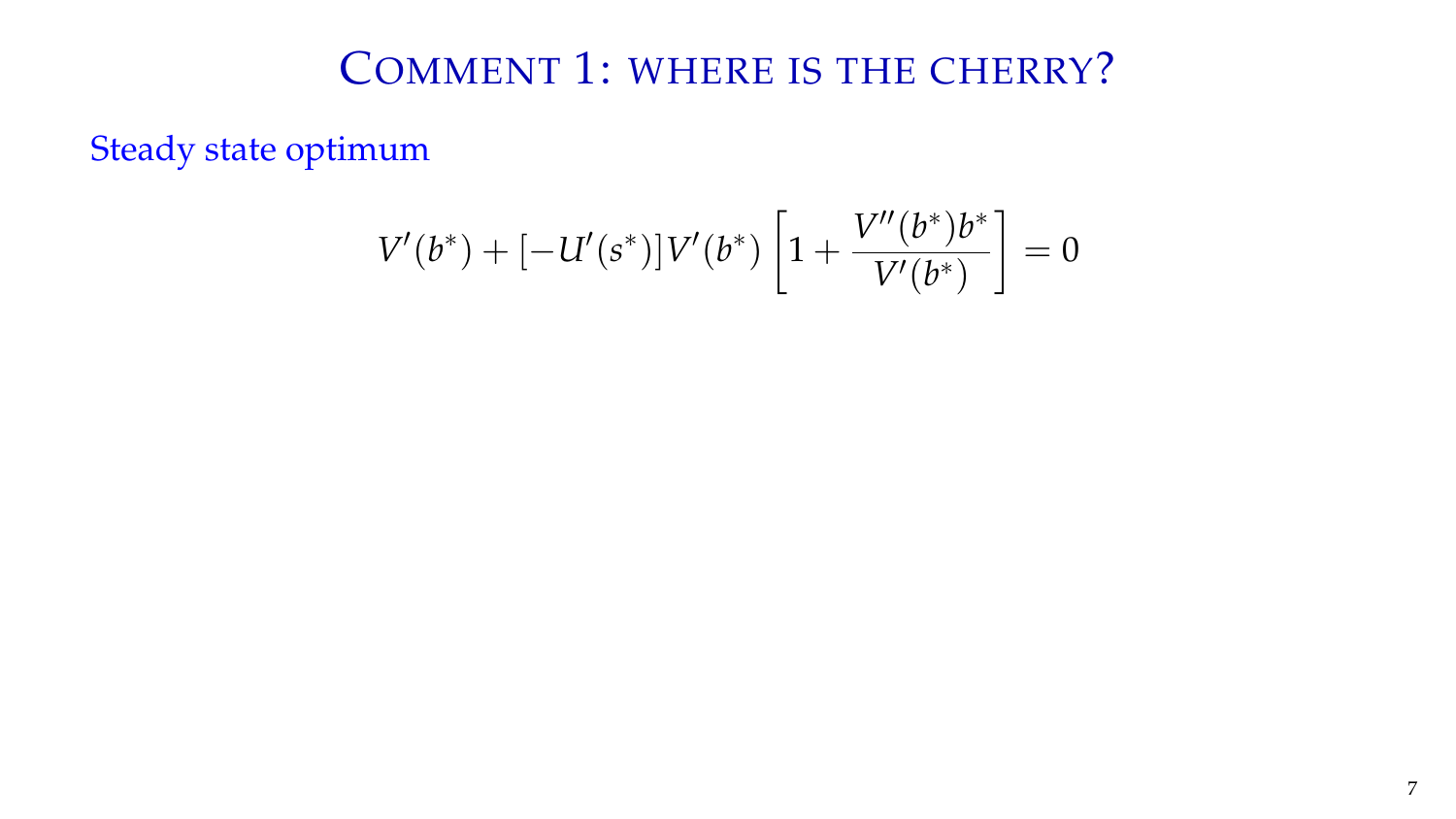Steady state optimum

$$
V'(b^*) + [-U'(s^*)]V'(b^*) \left[1 + \frac{V''(b^*)b^*}{V'(b^*)}\right] = 0
$$

A simple numerical exercise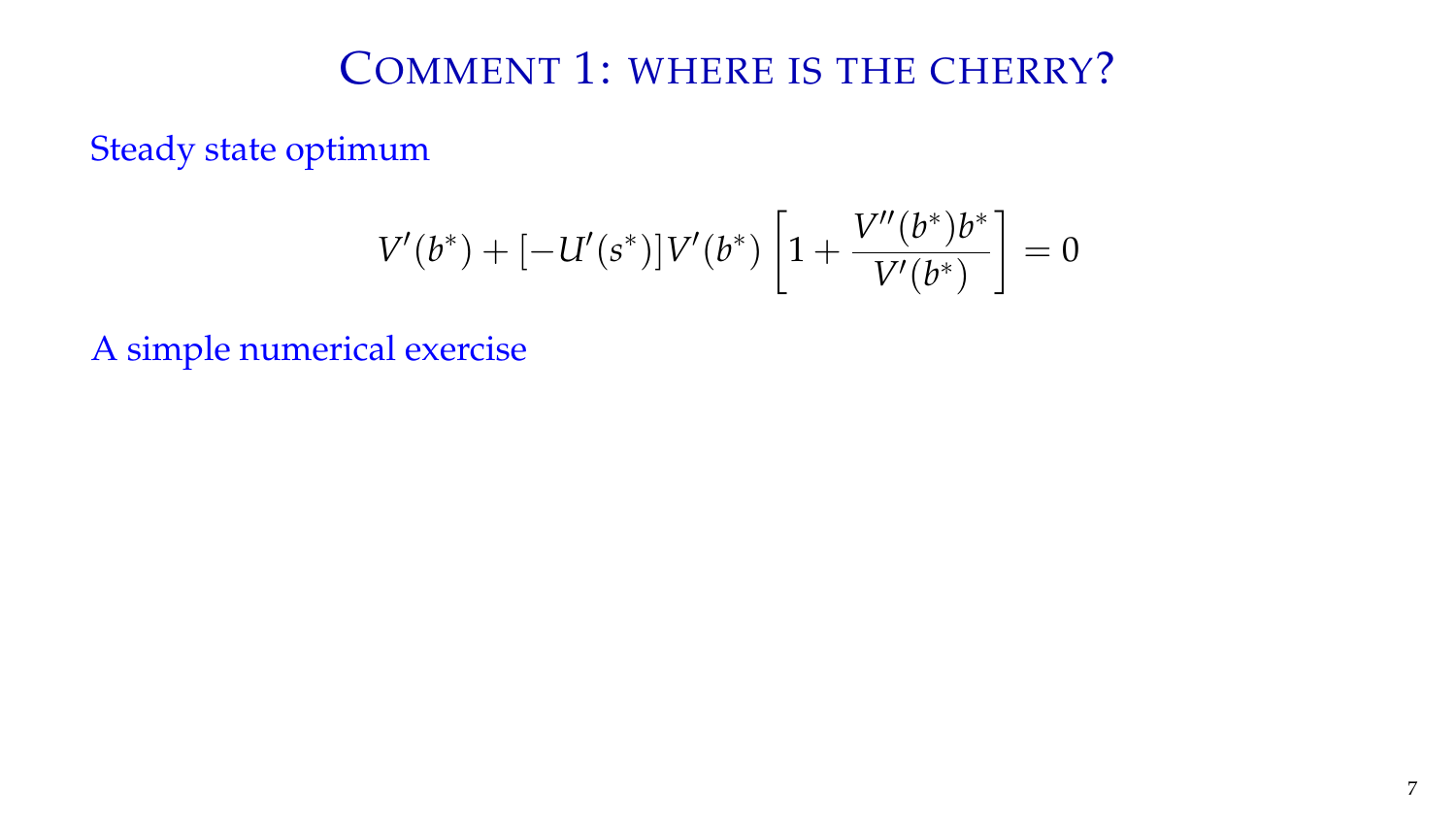Steady state optimum

$$
V'(b^*) + [-U'(s^*)]V'(b^*) \left[1 + \frac{V''(b^*)b^*}{V'(b^*)}\right] = 0
$$

A simple numerical exercise

- 
$$
\rho = 0.035
$$
,  $r \approx 0$  (TIPS, May 27, 2022)  $\Rightarrow V'(b) = \rho - r = 0.035$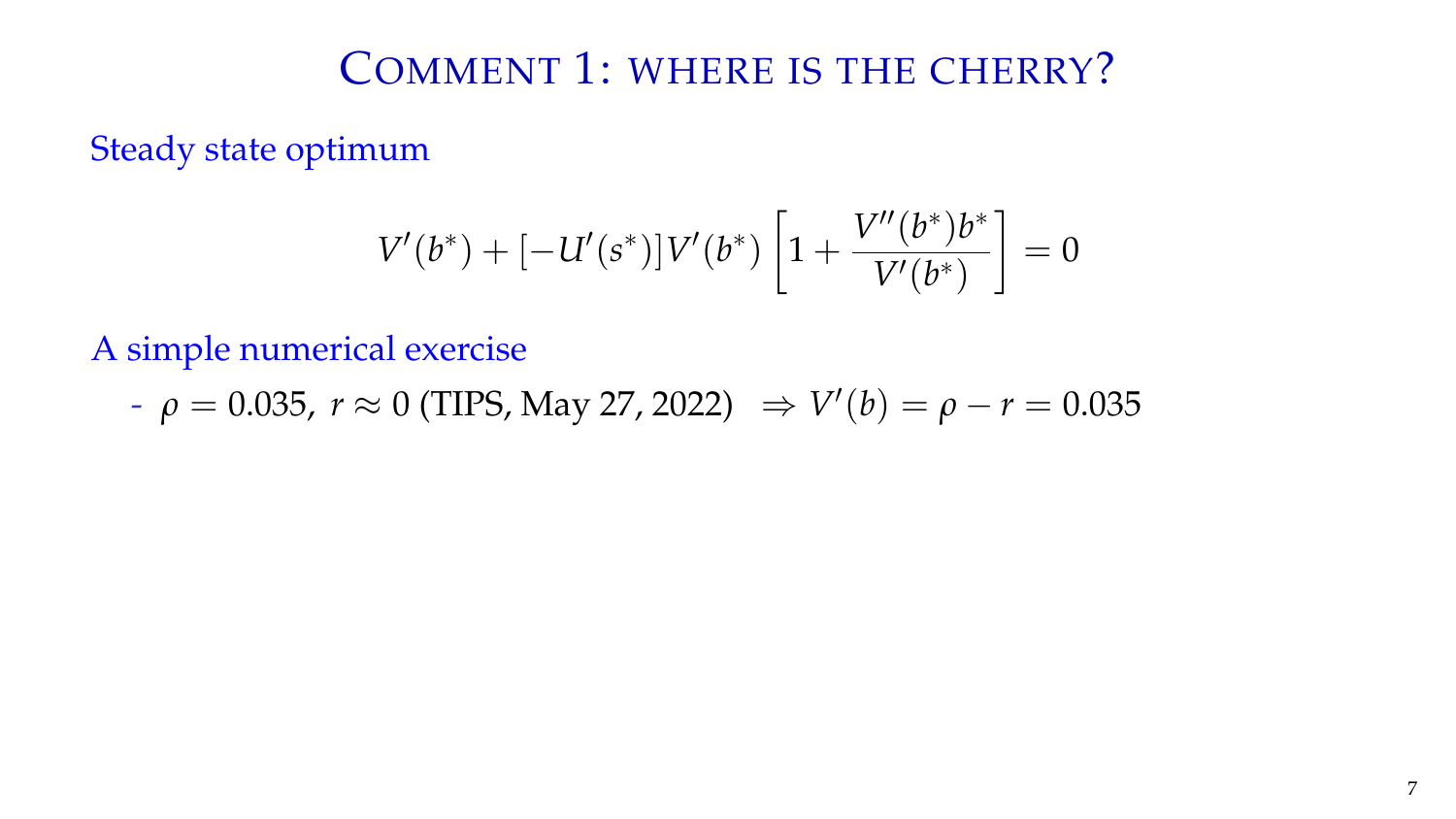Steady state optimum

$$
V'(b^*) + [-U'(s^*)]V'(b^*) \left[1 + \frac{V''(b^*)b^*}{V'(b^*)}\right] = 0
$$

A simple numerical exercise

- $-$  *ρ* = 0.035, *r* ≈ 0 (TIPS, May 27, 2022)  $\Rightarrow$   $V'(b) = ρ r = 0.035$
- *dV*′ (*b*)/*d* log *b* = −0.017 (Krishnamurthy, Vissing-Jorgensen, 2012)

$$
1 + \frac{V''(b)b}{V'(b)} = 1 + \frac{1}{V'(b)} \cdot \frac{dV'(b)}{d \log b} = 1 + \frac{1}{0.035 - 0} \cdot (-0.017) > 0
$$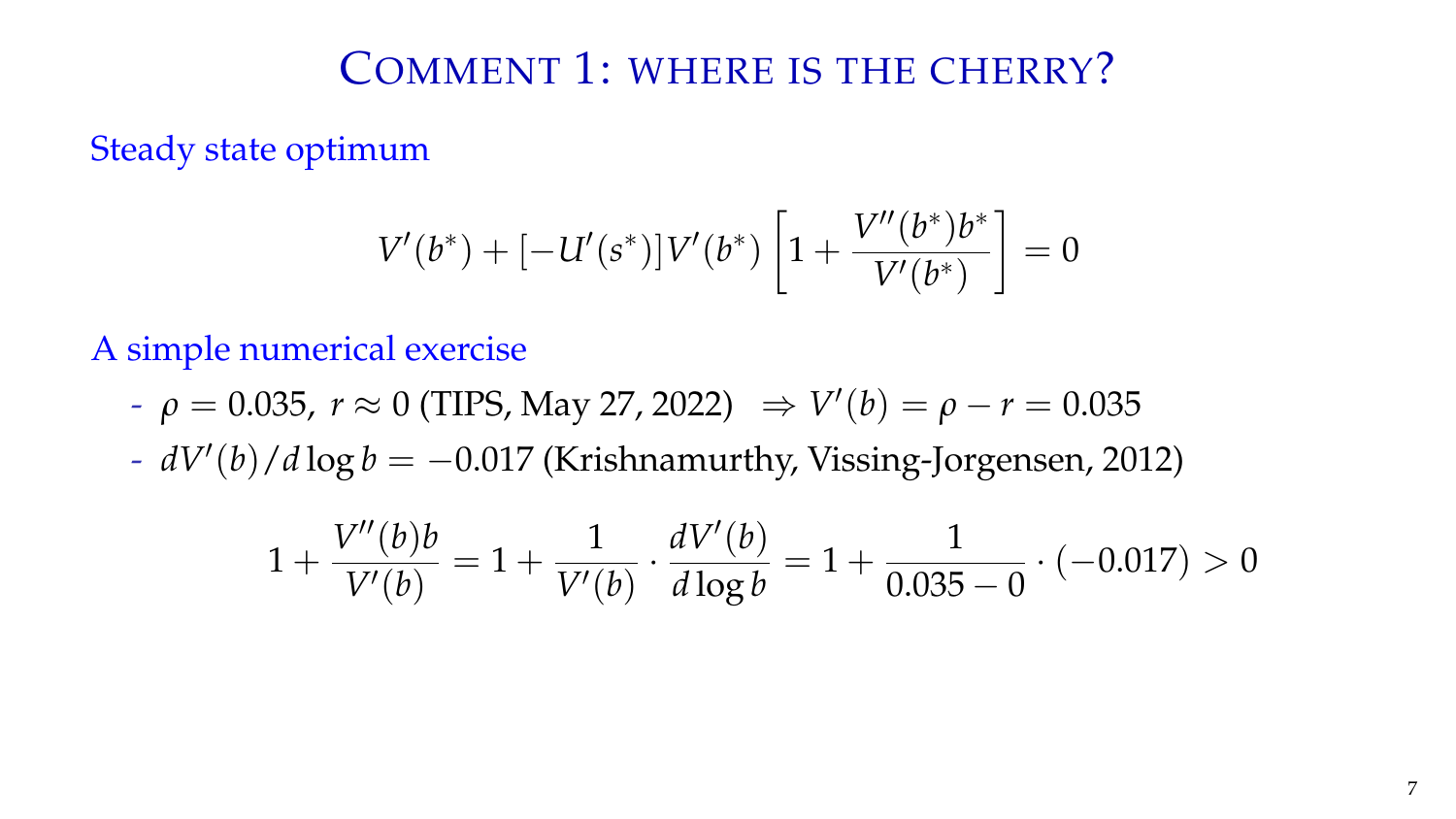Steady state optimum

$$
V'(b^*) + [-U'(s^*)]V'(b^*) \left[1 + \frac{V''(b^*)b^*}{V'(b^*)}\right] = 0
$$

A simple numerical exercise

- $-$  *ρ* = 0.035, *r* ≈ 0 (TIPS, May 27, 2022)  $\Rightarrow$   $V'(b) = ρ r = 0.035$
- *dV*′ (*b*)/*d* log *b* = −0.017 (Krishnamurthy, Vissing-Jorgensen, 2012)

$$
1 + \frac{V''(b)b}{V'(b)} = 1 + \frac{1}{V'(b)} \cdot \frac{dV'(b)}{d \log b} = 1 + \frac{1}{0.035 - 0} \cdot (-0.017) > 0
$$

- It seems we are not at internal optimum!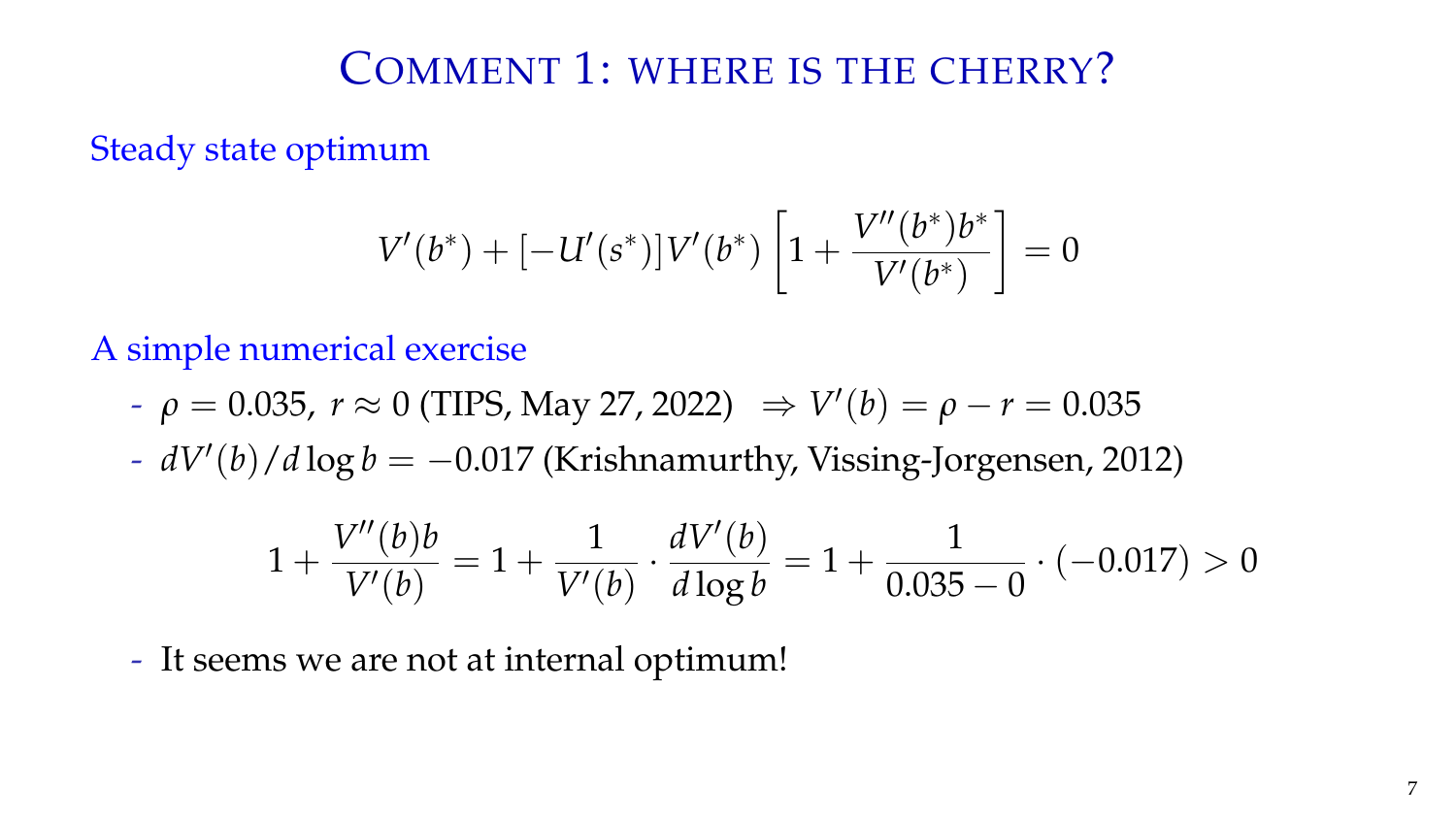Steady state optimum

$$
V'(b^*) + [-U'(s^*)]V'(b^*) \left[1 + \frac{V''(b^*)b^*}{V'(b^*)}\right] = 0
$$

A simple numerical exercise

- $-$  *ρ* = 0.035, *r* ≈ 0 (TIPS, May 27, 2022)  $\Rightarrow$   $V'(b) = ρ r = 0.035$
- *dV*′ (*b*)/*d* log *b* = −0.017 (Krishnamurthy, Vissing-Jorgensen, 2012)

$$
1 + \frac{V''(b)b}{V'(b)} = 1 + \frac{1}{V'(b)} \cdot \frac{dV'(b)}{d \log b} = 1 + \frac{1}{0.035 - 0} \cdot (-0.017) > 0
$$

- It seems we are not at internal optimum!

Numerical value of optimal debt?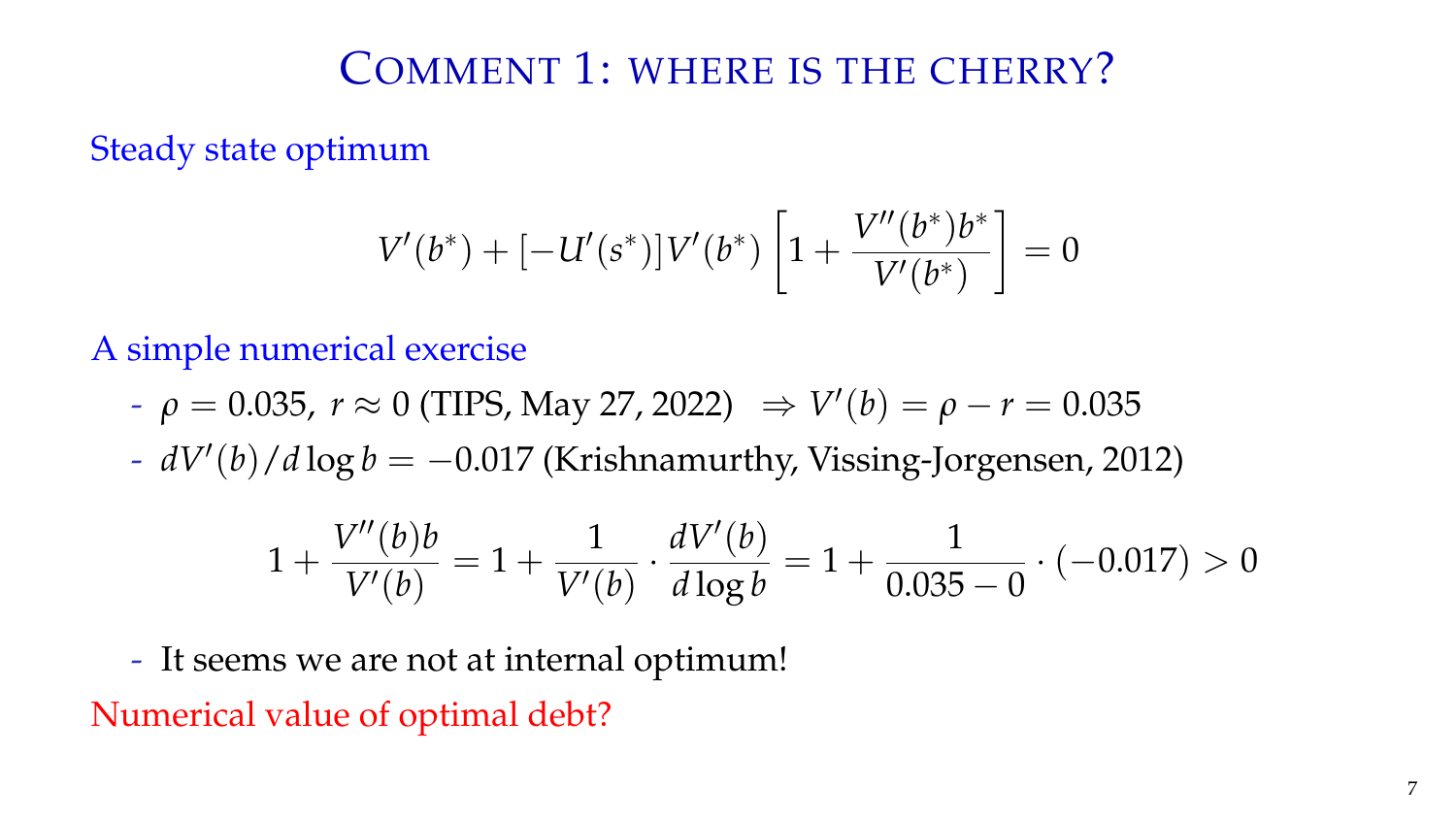### COMMENT 2: OPEN ECONOMY

Current paper considers a closed economy.

Foreign demand for safe assets

- Domestic safe assets are purchased by foreigners
- The benefits of liquidity creation may not all be felt at home

#### Foreign supply of safe assets

- Safe interest rate may be determined by the world supply of safe assets
- Domestic debt issuance may have a limited effect on liquidity yield

#### Over/under supply of safe assets in the world?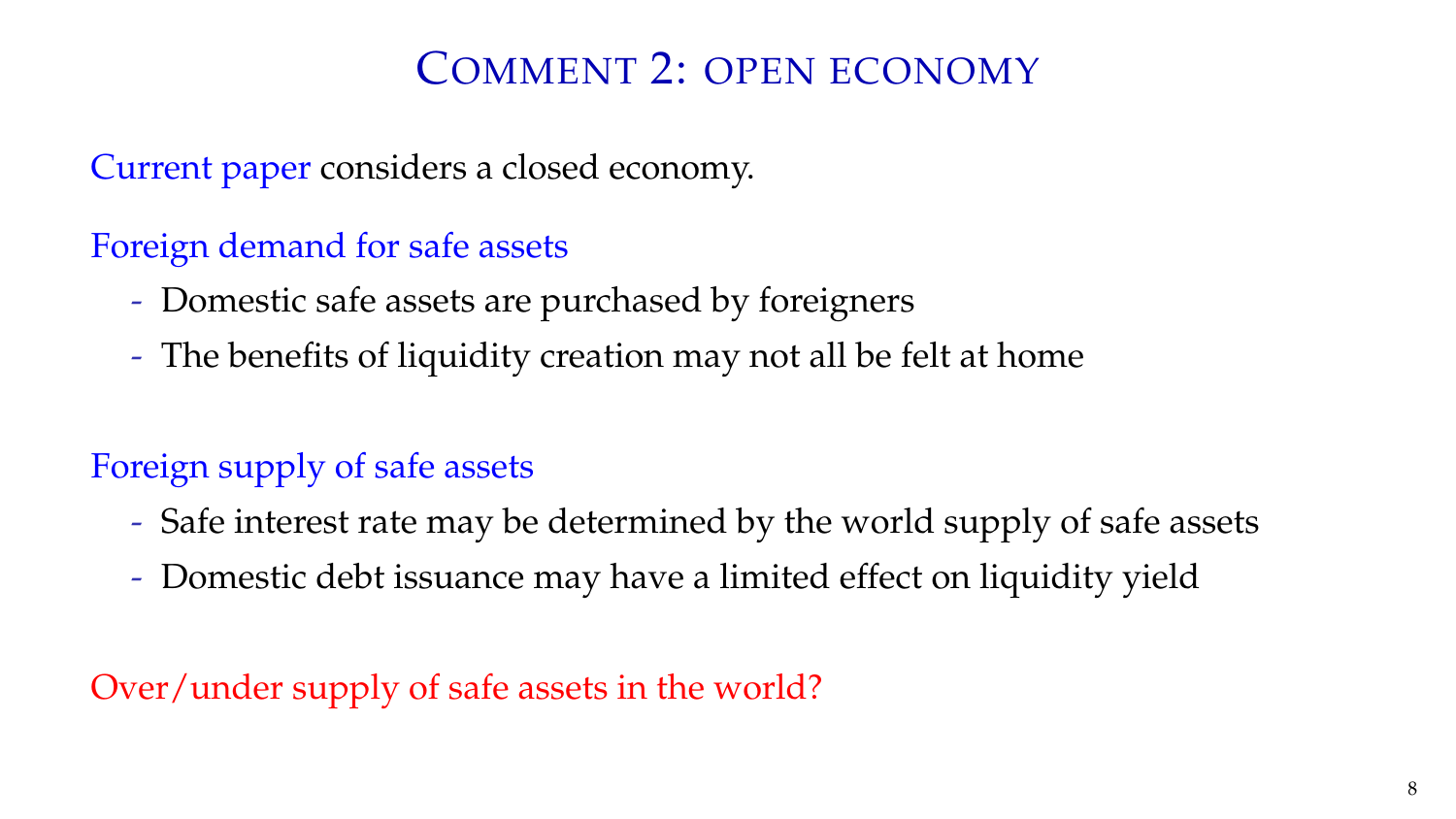# COMMENT 3: SOURCE OF *V*(*b*) MATTERS

$$
r(b) = \rho - V'(b)
$$

#### Microfoundation in the paper

- precautionary saving (Bewley, Aiyagari)
- debt as collateral (Woodford, 1990; Holmström and Tirole, 1998)

#### Other sources

- Adverse selection + info-insensitive debt (Dang, Gorton, Holmstrom, 2020)
- Disasters (Kocherlakota, 2021; Mian, Straub, Sufi, 2022)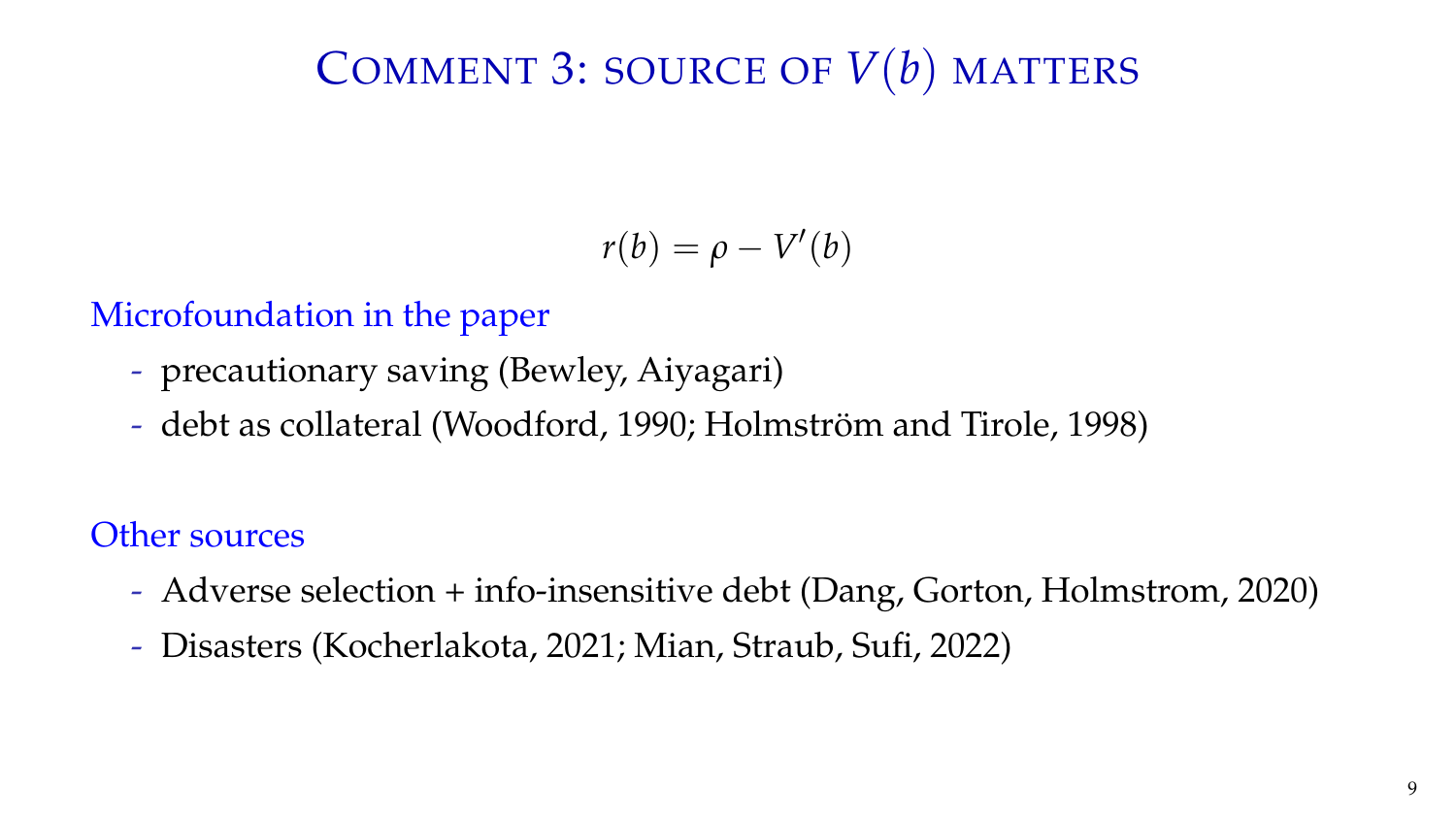### COMMENT 3B: DISASTERS + DEFAULT

#### Mehrotra, Sergeyev (2021)

- An increase in the probability of disasters *p* ↑
- A (potential) decline in the safe interest rate *r<sup>t</sup>* ↓
- A decline in the level of maximum sustainable debt  $\bar{b} \downarrow$

It is possible that the optimal response here is to reduce government debt